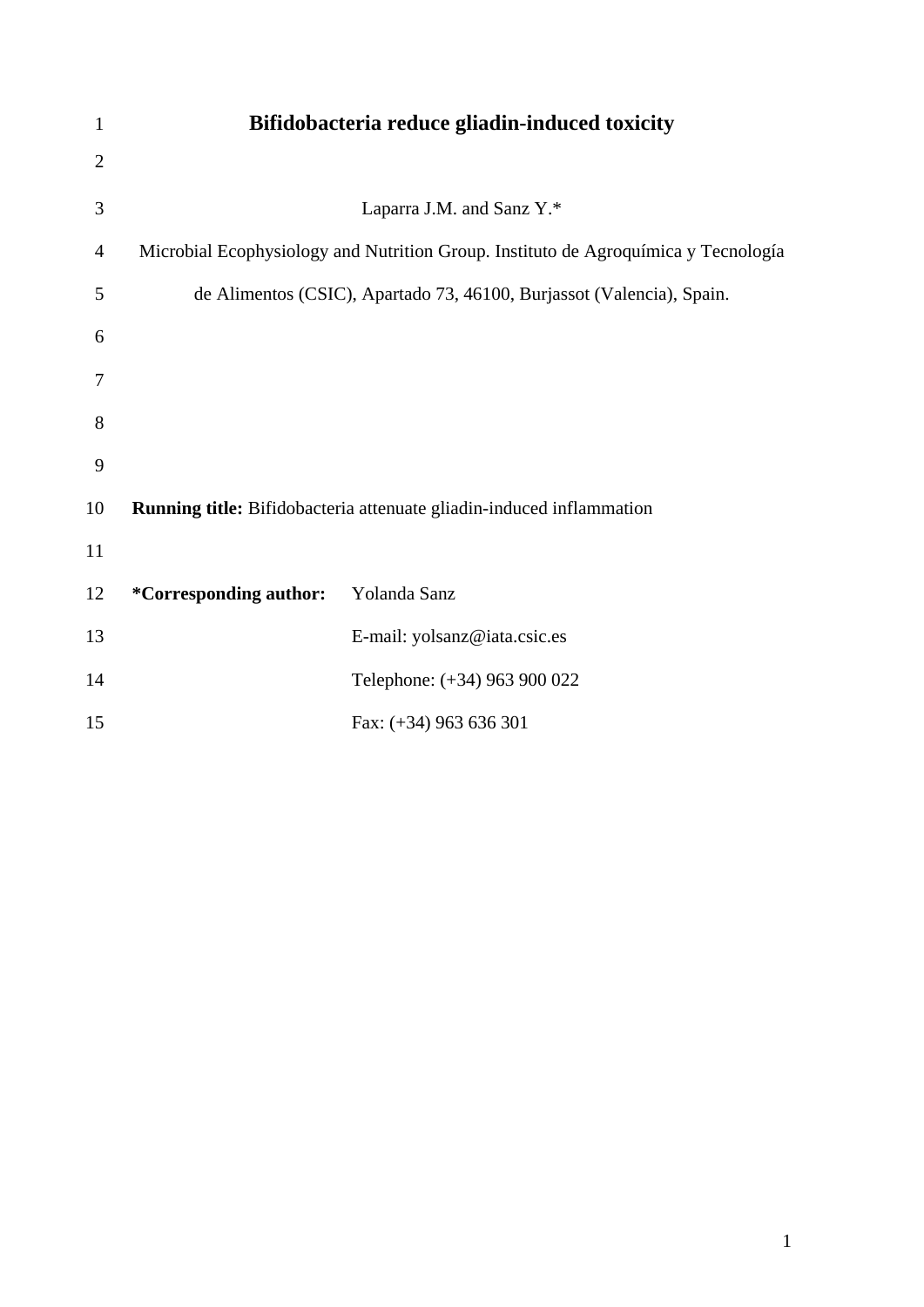## 1 **ABSTRACT**

2 Celiac disease (CD) is a chronic enteropathy triggered by intake of gliadin, the toxic 3 component of gluten. This study aims at evaluating the capacity of different 4 *Bifidobacterium* strains to counteract the inflammatory effects of gliadin-derived 5 peptides in intestinal epithelial (Caco-2) cells. A commercial extract of several gliadin 6 (Gld) types  $(\alpha, \beta, \gamma, \overline{\omega})$  was subjected to *in vitro* gastrointestinal digestion (pepsin at pH 3, pancreatin-bile at pH 6), inoculated or not with cell suspensions  $(10^8 \text{ colony forming})$ 8 units/ml) of either *B. animalis* IATA-A2, *B. longum* IATA-ES1, or *B. bifidum* IATA-9 ES2, in a bicameral system. The generated gliadin-derived peptides were identified by 10 reverse phase-HPLC-ESI-Ms/Ms. Caco-2 cell cultures were exposed to the different 11 gliadin peptide digestions (0.25 mg protein/mL), and the mRNA expression of NF- $\kappa$ B, 12 TNF- $\alpha$ , and chemokine CXCR3 receptor were analysed by semi-quantitative reverse 13 transcription-polymerase chain reaction (RT-PCR) in stimulated cells. The production 14 of the pro-inflammatory markers NF- $\kappa$ B p50, TNF- $\alpha$ , and IL-1 $\beta$  by Caco-2 cells was 15 also determined by ELISA. The peptides from gliadin digestions inoculated with 16 bifidobacteria did not exhibit the toxic amino acid sequences identified in those non 17 inoculated  $(\alpha/\beta$ -Gld [158-164] and  $\alpha/\beta$ -Gld [122-141]). The RT-PCR analysis 18 evidenced a down-regulation in mRNA expression of pro-inflammatory biomarkers. 19 Consistent with these results the production of NF- $\kappa$ B. TNF $\alpha$  and IL-18 was reduced 20 (18.2-22.4%, 28.0-64.8% and abolished, respectively) in cell cultures exposed to gliadin 21 digestions inoculated with bifidobacteria. Therefore, bifidobacteria change the gliadin-22 derived peptide pattern and, thereby, attenuate their pro-inflammatory effects on Caco-2 23 cells.

24 **Keywords:** Celiac disease, gliadin, *Bifidobacterium*, Caco-2, cytokines.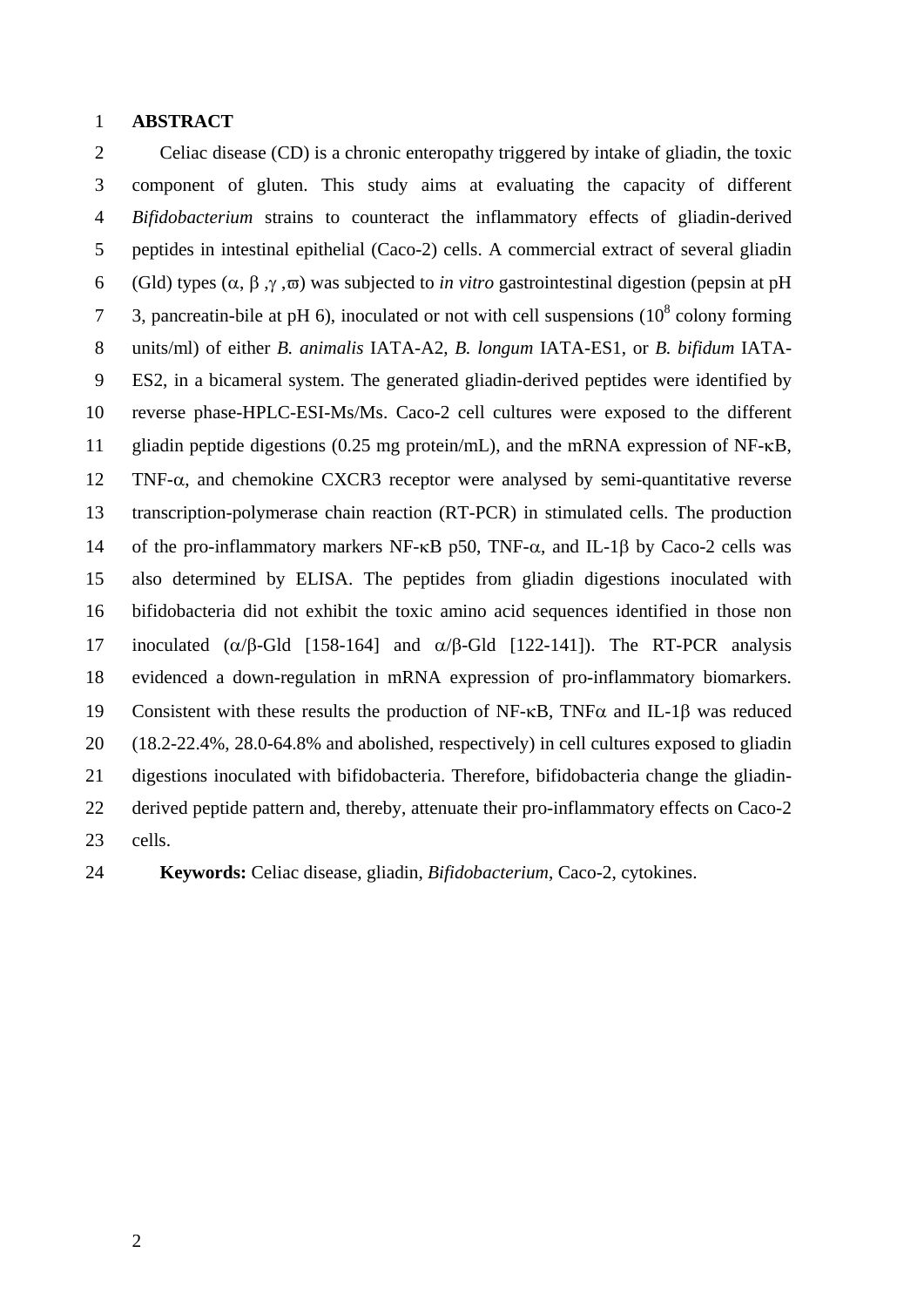## 1 **INTRODUCTION**

2 Celiac disease (CD) is an autoimmune enteropathy caused by a permanent 3 intolerance to cereal gluten proteins. Gliadins  $(\alpha, \beta, \gamma \text{ and } \varpi \text{ types})$ , are the main toxic 4 components of gluten. In CD patients, gliadin-derived peptides generally induce 5 intestinal symptoms and severe mucosal damage due to an abnormal immune response 6 to the incomplete digested gliadin peptides by human digestive enzymes [Wieser and 7 Koehler, 2008]. Currently, the only available therapy for CD patients is the adherence to 8 a strict life-long gluten free diet; however, the compliance with this dietary 9 recommendation is complex and other alternative strategies are needed [Sanz, 2009].

10 It has been reported that gliadin-derived peptides stimulate not only 11 immunocompetent cells [Thomas et al., 2006], but also enterocytes [Lammers et al., 12 2008] via the myeloid differentiation factor (MyD88) and the chemokine receptor 13 CXCR3 associated to Toll-like receptor signaling pathways. Different gliadin-derived 14 peptides with specific amino acid sequences have proven to trigger pro-inflammatory 15 cell responses. These involve activation of the nuclear factor kappa-B (NF- $\kappa$ B) in small 16 intestinal mucosa of celiac patients [Chiara et al., 2003] and increased expression of 17 pro-inflammatory cytokines related to the innate immune response, such as tumor 18 necrosis factor  $\alpha$  (TNF $\alpha$ ) [Nilsen et al., 19989] and interleukine (IL) 18 [Beckett et al., 19 1999].

20 Scientific evidence supports the hypothesis that not only genetic, but also 21 environmental factors other than gluten intake may play an important role in CD 22 pathogenesis [Fergusson et al., 2007]. Imbalances in the gut microbiota of CD patients 23 have been previously reported [Nadal et al., 2007; Sanz et al., 2007]. In particular, the 24 abundance of *Bifidobacterium* species tended to be reduced in feces and biopsies of CD 25 patients [Nadal et al., 2007]. *Bifidobacterium* species are thought to positively influence 26 the host-immune response(s) in a species and strain-specific manner [Young et al., 27 2004; Roselli et al., 2006; Medina et al., 2008]. Specific *Bifidobacterium* strains have 28 been shown to counteract the pro-inflammatory response induced by the fecal 29 microbiota of CD patients in peripheral blood mononuclear cells [Medina et al., 2008]. 30 A *Bifidobacterium animalis* subsp. *lactis* strain was also shown to inhibit the increased 31 epithelial permeability induced by gliadin [Lindfors et al., 2008].

32 The association of alterations in the gut microbiota composition with CD, and the 33 recognized roles played by probiotic bacteria on host's health have led to propose the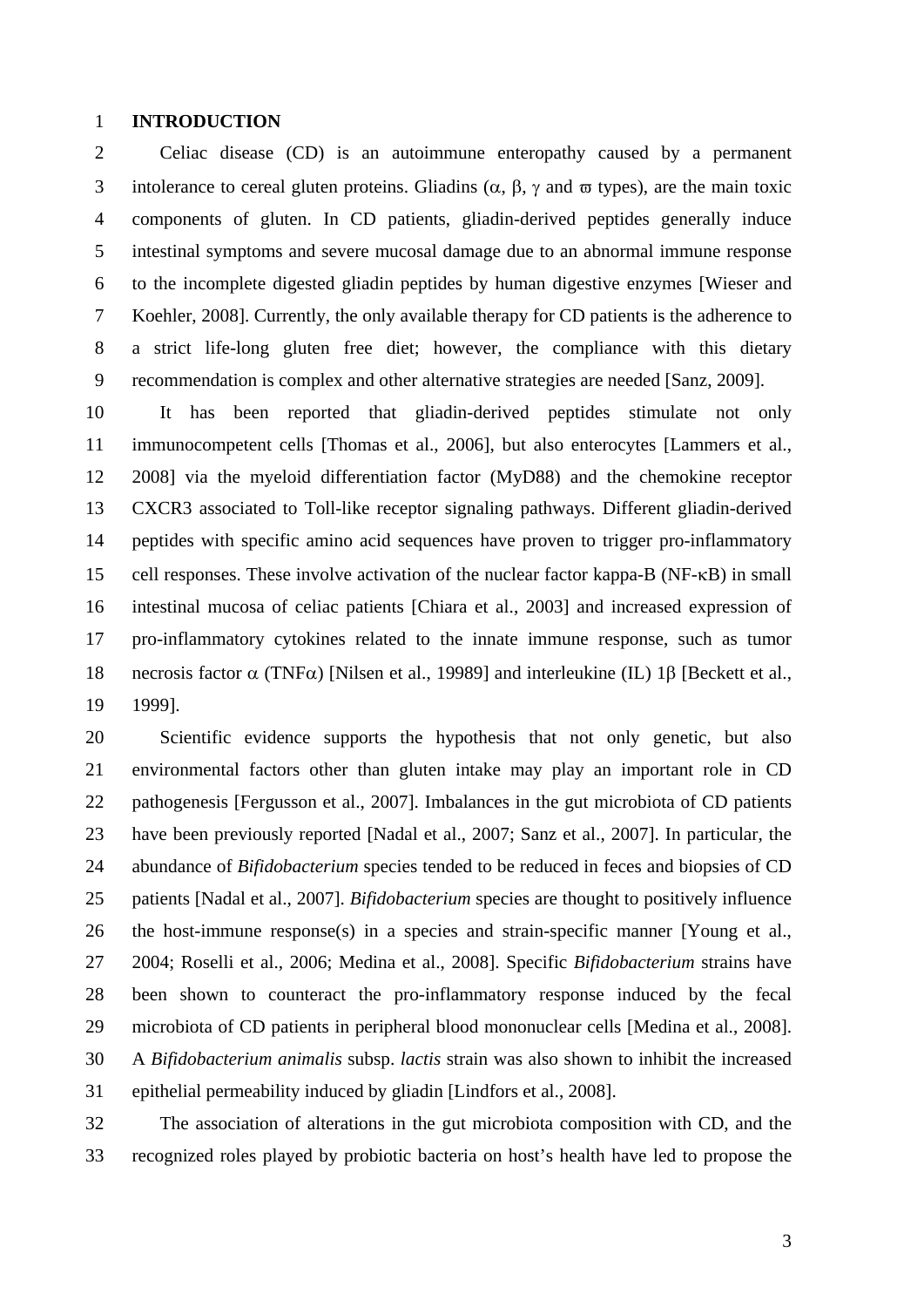1 use of probiotics as an additional nutritional strategy to improve the quality of life of 2 CD patients [Sanz, 2009]. Increasing efforts are being made to elucidate the interactions 3 among bacteria, the enterocytes and the immune system [Troncone et al., 2008]. In this 4 context, diverse *in vitro* models have been designed to evaluate and/or predict the effect 5 that potentially probiotic bacterial strains might exert to reduce the toxicity and 6 inflammatory response(s) at intestinal level. The use of these models is critical in view 7 to developing future clinical trials in humans.

8 The objectives of this study have been to identify the effects of bifidobacteria on the 9 peptide sequences generated during the gastrointestinal digestion of gliadins and to 10 compare their toxicity and pro-inflammatory effects on Caco-2 cell cultures, used as 11 model of intestinal epithelia.

12

# 13 **MATERIAL AND METHODS**

14 **Bacterial cultures.** *Bifidobacterium* strains (*B. bifidum* IATA-ES2 [CECT 7365*, B.*  15 *longum* IATA-ES1 [CECT 7347], and *B. animalis* IATA-A2) were isolated from faeces 16 of healthy infants as described elsewhere (Medina et al., 2008). The bacterial strains 17 were grown in Man-Rogosa-Sharpe broth and agar (Scharlau, Barcelona, Spain) 18 supplemented with 0.05% (w/v) cysteine (Sigma, St. Louis, MO), and incubated at 37ºC 19 under anaerobic conditions (AnaeroGen; Oxoid, Basingstoke, UK) for 24h.

20 **Cell culture conditions.** The human colon carcinoma Caco-2 cell line was obtained 21 from the American Type Culture Collection (Rockville, MD, USA) at passage 17 and 22 used in experiments at passage 25-33. Caco-2 cells were grown in Dulbecco's Modified 23 Eagle Medium (DMEM Glutamax, Gibco) containing 4.5 g  $L^{-1}$  glucose, 25 mM HEPES 24 buffer, and 10% fetal bovine serum (Gibco). The cells were maintained at 37<sup>o</sup>C in 5%  $25$  CO<sub>2</sub>, 95% air and the culture medium was changed every 2 days [Laparra et al., 2008].

26 For experimental studies Caco-2 were seeded at a density of  $50,000$  cells cm<sup>-2</sup> onto 27 6 well plates (Costar, Cambridge, MA, USA). Cell cultures were grown with DMEM, 28 and culture media was changed every two days. Experiments were performed 5 days 29 post seeding.

30 *In vitro* **digestion of gliadins.** The gastrointestinal digestion process was simulated 31 as previously described [Laparra et al., 2009], using porcine pepsin (P-7000, Sigma) 32 (800-2500 units/mg protein), pancreatin (P1750, Sigma) (activity, 4×USP 33 specifications) and bile (B3883, Sigma). Aliquots (150 mg) of a commercially available 34 extract of gliadin (G3375, Sigma) were weighted in centrifuge tubes (50 ml), and 3 ml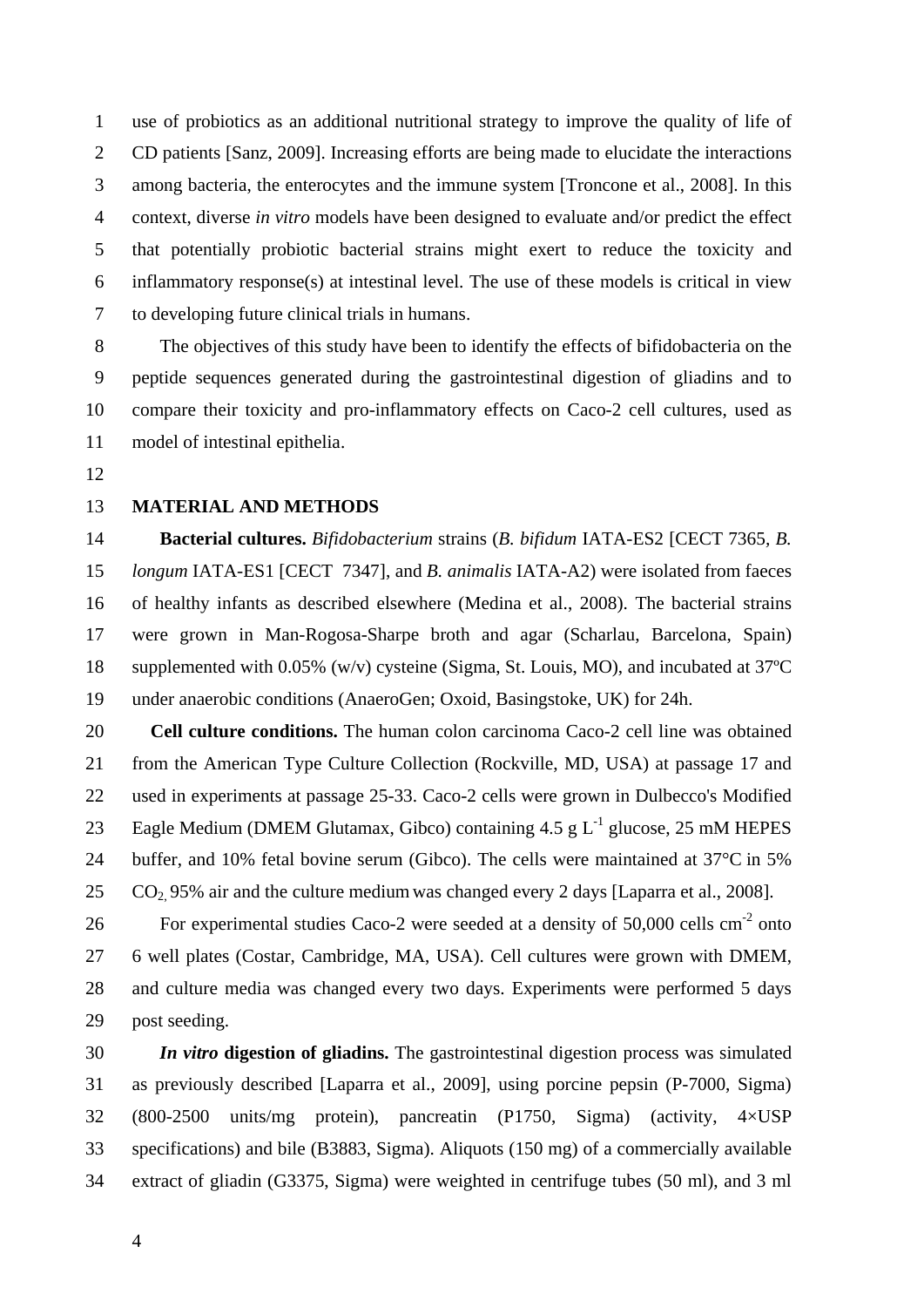1 of a saline solution (140 mM NaCl, 5 mM KCl adjusted a pH 3) was added to each 2 sample. The mixture was immersed in a water bath (60 °C) for 30 minutes with gentle 3 agitation. Briefly, gastric and intestinal digestions were conducted on a rocking platform 4 shaker placed in an incubator  $(37^{\circ}C/5\%$  CO<sub>2</sub>/95% relative humidity). After the gastric 5 digestion (pepsin in 0.1M HCl/pH 3/1h), the intestinal digestion (pancreatin-bile extract 6 in 0.1 NaHCO $\alpha$ /pH 6.9-7/2h) was carried out in the upper chamber of a two-chamber 7 system in 6-well plates. The upper chamber was formed by fitting the bottom of an 8 appropriately sized Transwell insert ring (Corning) with a 15,000 molecular mass cut-9 off dialysis membrane (Spectra/Por 2.1, Spectrum Medical, Gardena, CA, USA). 10 Aliquots (1.5 ml) of the intestinal digest, inoculated or not with bacterial cell 11 suspensions  $(10^8 \text{ colony forming units } [CFU]/m!)$ , were loaded into the upper chambers 12 and incubated for 2 h. Afterwards, the inserts were removed and an additional 1 mL of 13 DMEM was added to each well. Cell cultures were returned to the incubator for 14 additional 12 hours.

15 Total protein concentration in both dialyzates and retentates were determined using 16 a Lowry method based commercial kit (TP0200, Sigma). After *in vitro* digestion, 17 bacterial cell growth ability was confirmed by plate count and ranged between  $10^{6}$ - $10^{7}$ 18 CFU/mL.

19 **Reverse phase-HPLC and tandem Mass spectrometry (Ms/Ms) analysis (RP-**20 **HPLC-ESI-Ms/Ms).** Aliquots (1 mL) of the dialyzates from the gliadin digestions, 21 inoculated or not with *Bibifidobacterium* strains, were filtered through a nylon 22 membrane (13 mm 0.22 µm Millex GN, Millipore) before the analysis. The separation 23 and identification of gliadin-derived peptides was performed on an Agilent HPLC 24 system connected on line to an Esquire-LC electrospray system equipped with a 25 quadrupole ion trap mass spectrometer (Bruker Daltonics, Billerica, MA). The HPLC 26 system was equipped with a quaternary pump, an in line degasser, an automatic injector, 27 and a variable wavelength absorbance detector set at 214 nm (1100 Series, Agilent 28 Technologies, Waldbronn, Germany). The column used in these analyses was a 29 BioBasic C18 5 µm 4.6x250 mm (Thermo, Waltham, MA, USA). The elution phases 30 consisted of (A) Acetonitrile (ACN) 15% (v/v)/Trifluoroacetic acid (TFA) 0.1% (v/v), 31 and (B) ACN 80%  $(v/v)/TFA$  0.1%  $(v/v)$ . Aliquots (100 µl equivalents to 116 µg 32 protein) of the dialyzates resulting from digestions of the commercially available extract 33 of gliadin types were injected in each analysis. The gradient program started with 95% 34 of solvent A and 5% of solvent B, and changed linearly to reach 10% of solvent A and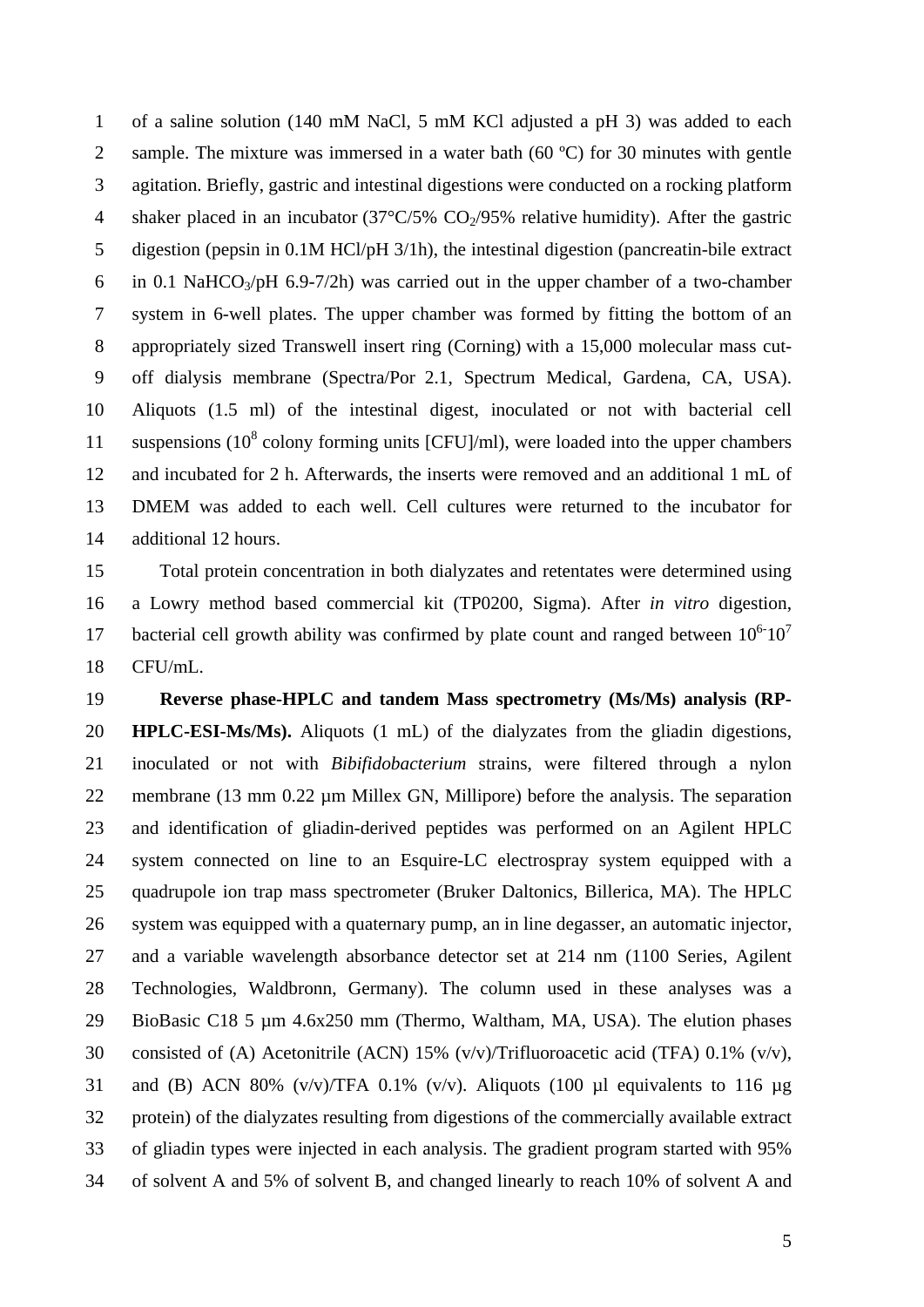1 90% of solvent B in 30 min. The column was cleaned with 90% of solvent B (5 min) 2 and equilibrated with the initial conditions for 5 minutes. UV absorbance was recorded 3 at 214 nm. Nitrogen was used as the nebulizing and drying gas, and the helium collision 4 gas pressure was approximately 5 x  $10^{-3}$  bar. The capillary was held at 4 kV. Mass 5 spectra were recorded over the mass/charge (*m*/*z*) range 100-3500. About 15 spectra 6 were averaged in the Ms analyses and about five spectra in the Ms/Ms analyses. The 7 signal threshold to perform auto-Ms/Ms analyses was 5000, and the precursor ions were 8 isolated within a range of 4.0 *m*/*z* and fragmented with a voltage ramp from 0.39 to 2.6 9 V. The *m*/*z* spectral data were processed and transformed to spectra representing mass 10 values using the program Data Analysis version 3.0 (Bruker Daltonics). BioTools 11 version 2.1 (Bruker Daltonics) software was used to process the Ms/Ms spectra and to 12 perform peptide sequencing by comparing with the different gliadin sequences 13 (accession number:  $\alpha/\beta$ , AAZ94420;  $\gamma$ , AAQ63856;  $\overline{\omega}$ , AAT74547). Three independent 14 samples were injected in each analysis.

15 **Toxicity experiments.** Cell culture viabilities were determined by the toluylene red 16 (3-amino-7-dimethylamino-2-methylphenazine hydrochloride) uptake assay 17 [Borenfreund and Puerner, 1985]. The medium was removed and cells were washed 18 twice with phosphate buffered saline (PBS, P4417, Sigma ). The uptake of toluylene red 19 was measured using a commercial kit (No. 7H092, Sigma) at 540 nm with background 20 subtraction at 690 nm. *In vitro* digests of bovine serum albumin (BSA) (0.25 mg 21 protein/ml), were used as negative controls for toxicity. Control cells exposed to 22 DMEM were analyzed with every assay.

23 **Analysis of pro-inflammatory markers.** To evaluate Nuclear factor kappa B (NF-24 B) production the nuclear extract from Caco-2 cell cultures was obtained using a 25 commercial kit according to the manufacturer's instructions (Active Motif, Cat. No. 26 40010). Afterwards, the commercial TransAM<sup>TM</sup> kit (Active Motif, Cat. No. 43296) 27 that contains antibodies directed against the NF- $\kappa$ B p65 subunit was used (TransAM<sup>TM</sup>, 28 Cat. nº. 43296).

29 Tumor necrosis factor- $\alpha$  (TNF- $\alpha$ , eBioscience; Cat. n°, 88-7346), and interleukine 30 (IL)-18 (eBioscience: Cat. n°, 88-7010) were determined by ELISAs according to the  $31$  instruction of the manufacturers. The results of the ELISA assay for NF- $\kappa$ B are 32 expressed as percentage of the control, and TNF- $\alpha$  and IL-1 $\beta$  as pico-grams per mL 33 (pg/ml) of media.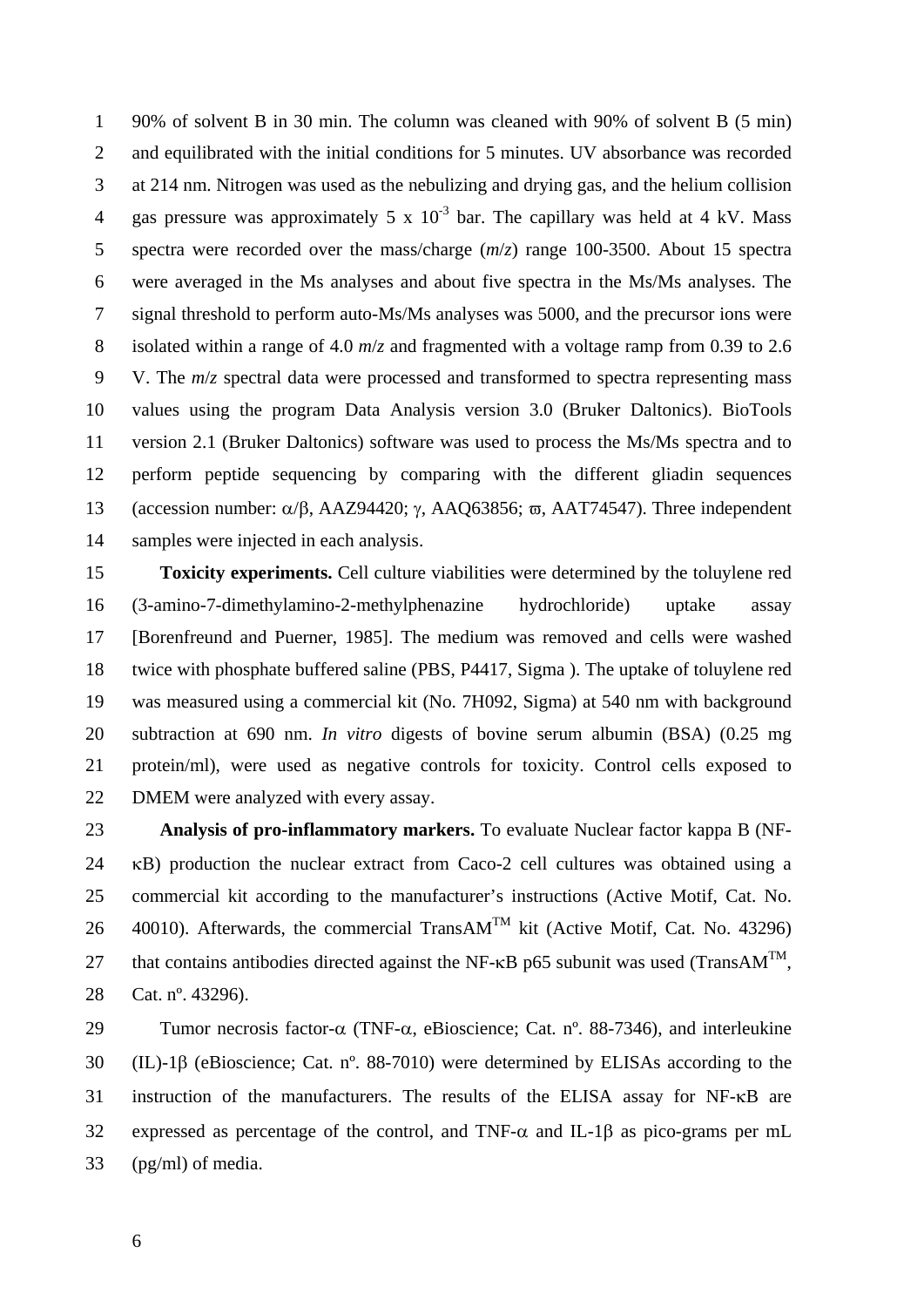1 **Nucleic acid distribution in Caco-2 cultures.** Cell cycle analysis was performed 2 by propidium iodide (PI) staining of DNA content in exposed cultures [Laparra et al., 2008]. Cells were washed with PBS and resuspended in 1 ml of lysis buffer  $[1 \text{ mg ml}^{-1}]$ 4 of trisodium citrate, 1  $\mu$ l ml<sup>-1</sup> of sodium dodecyl sulphate (0.5% w/v), 0.05 mg ml<sup>-1</sup> PI, 5 and 1 mg ml<sup>-1</sup> of RNase A (R4875, Sigma)]. After incubation overnight at  $4^{\circ}$ C, the 6 released nuclei were re-suspended by agitation with a Pasteur pipette, and the 7 fluorescence was analyzed by flow cytometry (Coulter, EPICS XL-MCL, USA) at  $\lambda_{\rm exc}$  $8 = 536$  nm and  $\lambda_{\text{em}} = 617$  nm. Control cells exposed to DMEM were analyzed in each 9 assay.

10 To evaluate total RNA distribution in cell cycle phases, simultaneous Hoechst 11 33342 and pyronin Y staining was performed [Laparra et al., 2008]. Cells were 12 harvested and resuspended in 700  $\mu$ L of fixation solution (PBS: Ethanol, in 1:3 v/v ratio) 13 for 5 minutes. Then, cells were centrifuged (1200 rpm/10 minutes) and resuspended in 14 700 µl PBS containing Hoechst 33342 (30 µg/mL, final concentration) during 20 15 minutes at room temperature. Afterwards, 700 µL PBS containing pyronin Y (2 µg/mL, 16 final concentration) were added and incubated for 10 minutes at room temperature. 17 Samples were analyzed on a Modular Flow Cytometer Cell Sorter (MoFlo Sorter, 18 Dakocytomation, USA). Hoechst was excited with the UV line of an argon laser ( $\lambda_{\text{exc}}$ : 19 346 nm -  $\lambda_{em}$ : 460 nm), and pyronin Y was excited at  $\lambda_{exc}$ : 555 nm and the fluorescence 20 collected at  $_{\lambda \text{em}}$ : 580 nm.

21 **Analysis of the mRNA expression of proinflammatory biomarkers**. Total RNA 22 was isolated from cell cultures (Qiagen, Cat. No 74104, USA) and first strand cDNAs 23 were synthesized from 0.5 µg of total RNA. Polymerase chain reaction (PCR) was 24 carried out with primers designed for TNF $\alpha$  (NM003842.4) (TNF $\alpha$  superfamily, 25 member 2) (forward: 5'-AGG GTA CCA CAG AAA GAT GC-3'; reverse: 5'-GCA 26 GAT GAG ACC CTT AGG TT-3'), NF-KB (NM003998.2) (forward: 5'-CTT CTC 27 GGA GTC CCT CAC TG-3'; reverse: 5'-CCA ATA GCA GCT GGA AAA GC-3') and 28 chemokine CXCR3 receptor (NM001142797.1) (forward: 5'-AAG AAT GCG AGA 29 GAA GCA GC-3'; reverse: 5'-AAG AGG AGG CTG TAG AGG GC-3'). B-actin gene 30 (NM000251.1) was used to normalize the results (forward: 5'-CTC TTC CAG CCT 31 TCC TTC CT-3'; reverse: 5'- TAG AGC CAC CAA TCC ACA CA-3'). Amplifications  $32$  of the TNF $\alpha$ , NF- $\kappa$ B and  $\beta$ -actin genes were performed in 35 cycles, which consisted of 33 a first cDNA synthesis stage (45 ºC, 1 h), AMV-reverse transcriptase (RT) inactivation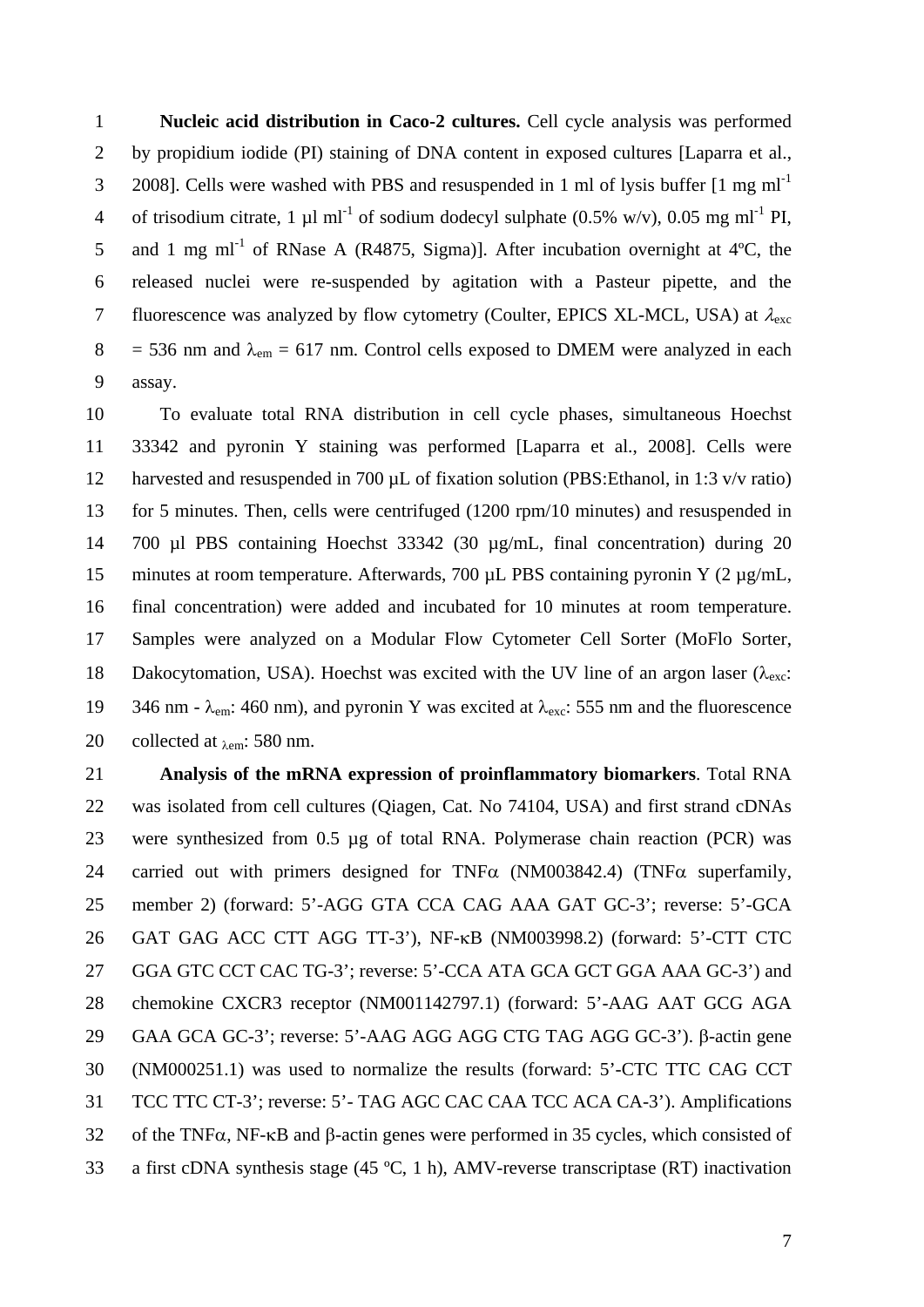1 (95 °C, 2 min), denaturation (94 °C, 30 s), annealing (60 °C, 1 min), and extension (78 2 ºC, 2 min). RT-PCR products were separated by electrophoresis on a 1% agarose gel, 3 stained with ethidium bromide, and quantified using a Image Gauge version 4.0 (Media 4 Cybernetics, LP).

5 **Statistical analysis.** Each of the experiments were conducted in triplicate during 6 two different days. One-way analysis of variance (ANOVA) and the Tukey *post hoc* test 7 were applied [Box et al., 1978]. Statistical significance was established at p<0.05 for all 8 comparisons. SPSS v.15 software (SPSS Inc., Chicago, IL, USA) was used for the 9 statistical analysis.

- 10
- 11

## 12 **RESULTS**

13 **Gliadin-derived peptides.** The total protein content of the dialyzates from *in vitro* 14 gliadin digestions without bifidobacteria constituted up to  $37.8 \pm 3.8\%$  of the protein 15 content loaded in the upper chamber of the *in vitro* system. Only samples inoculated 16 with *B. longum* IATA-ES1 produced a statistically significant (p<0.05) reduction (by  $17$   $5.3 \pm 0.9\%$ ) in the dialyzable total protein content, suggesting a change in the degree of 18 gliadin peptide hydrolysis.

19 The amino acid sequences of gliadin-derived peptides present in the dialyzates and 20 generated in the presence or absence of bifidobacteria, were analyzed by RP-HPLC-21 ESI-Ms/Ms (**Table 1**). Different peptide patterns were detected in samples inoculated 22 with bifidobacteria compared to those non-inoculated. Most peptides generated in 23 samples inoculated with bifidobacteria showed lower molecular mass than those 24 generated in non inoculated samples  $(\sim 2500 \text{ Da})$  during intestinal digestion.

25 **Toxicity of gliadin digests.** The cytotoxic effect of proteolytic resistant gliadin-26 derived peptides was evaluated by using the neutral red uptake assay, which is based on 27 the activation of endosomal/lysosomal activities [Borenfreund and Puerner, 1985] 28 (**Figure 1**). The peptides from samples non-inoculated with bifidobacteria and from 29 those inoculated with *B. animalis* and *B. bifidum* were cytotoxic for intestinal epithelial 30 cells, as concluded from the decreased neutral red uptake percentages (by 5%) 31 compared to the controls. In contrast, digestions inoculated with *B. longum* produced 32 higher neutral red uptake percentages, which reflect an activation of 33 endosomal/lysosomal activities and absence of toxicity.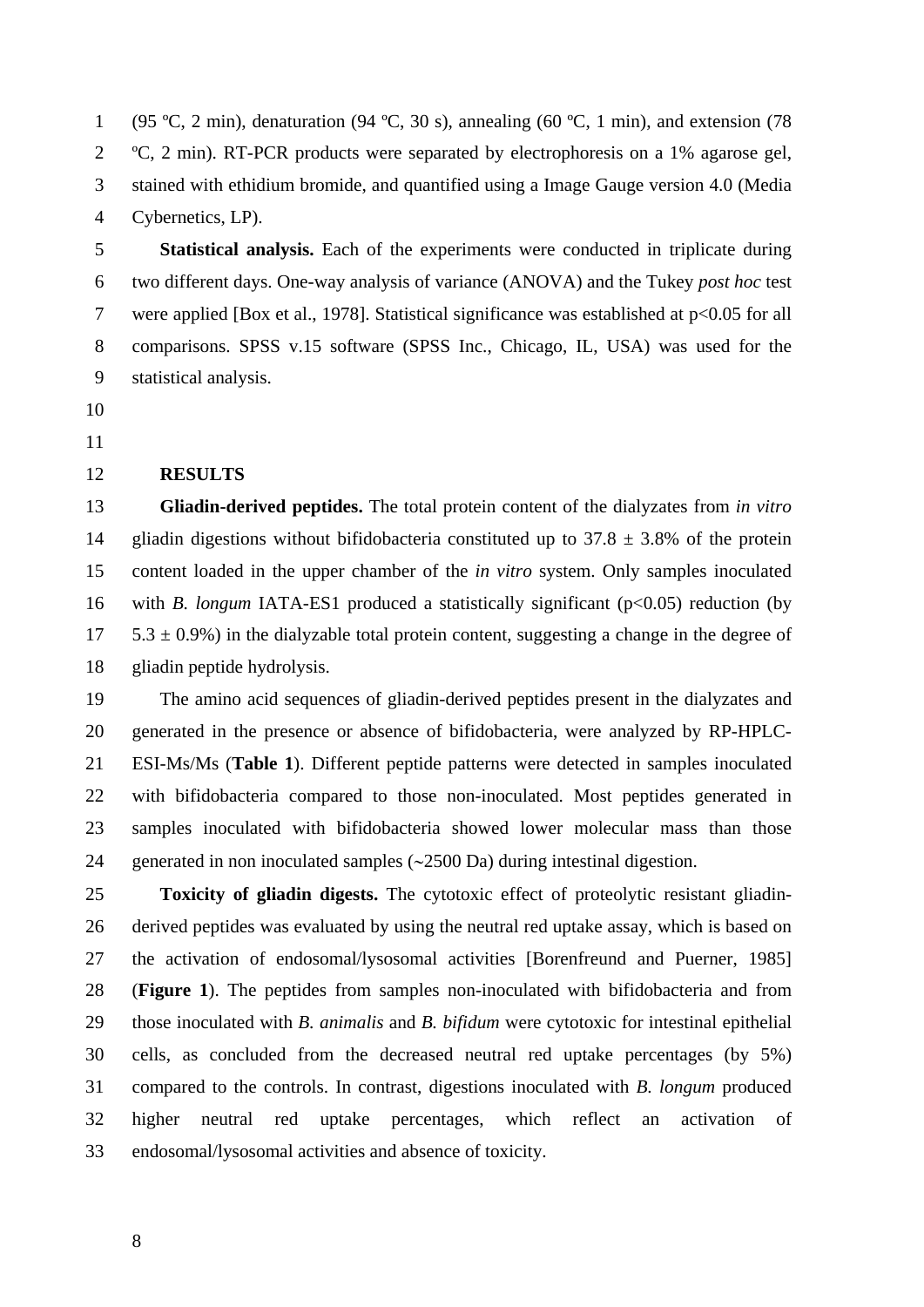1 None of the dialyzates from the different digestions assayed caused alterations in 2 cell cycle phases population compared to the controls (sub-G1,  $6.58 \pm 2.43$ ; G0/G1, 3 63.51  $\pm$  1.02; S, 12.56  $\pm$  1.37; G2/M, 14.23  $\pm$  2.87). Regarding total RNA content in 4 cycle phases, only cell cultures (G1, 70.4  $\pm$  0.1%; G2, 14.6  $\pm$  4.6%) exposed to digests 5 from gliadins and with those (G1,  $70.3 \pm 3.7\%$ ; G2, 19.1  $\pm$  5.5%) digests inoculated 6 with *B. bifidum* caused a reduction of total RNA content in G2 phase compared to the 7 levels in Caco-2 cultures control  $(G1, 70.9 \pm 2.9\%; G2, 28.8 \pm 1.7\%)$ .

8 **Pro-inflammatory cytokine production.** The activation of NF- $\kappa$ B and TNF $\alpha$ 9 production was induced in intestinal epithelial cell cultures by gliadin digestions non-10 inoculated with bifidobacteria (Figure 2). In all cases NF-KB activation was 11 significantly (p<0.05) reduced when the gliadin digestions were inoculated with all 12 bifidobacterial strains, compared to non inoculated digestions. TNF $\alpha$  production was 13 reduced in cultures exposed to gliadin digestions inoculated with all bifidobacterial 14 strains (p<0.05) and, especially, in those exposed to digests inoculated with *B. longum*, 15 which were reduced to basal levels. In addition, IL-1 $\beta$  production was 2.7-fold higher 16 (6.17  $\pm$  0.98 ng/ml) in gliadin exposed culture supernatants than in controls (2.27  $\pm$  0.51 17 ng/ml). There was no statistically significant differences on IL-18 production (1.87-2.34) 18 ng/ml) in cultures exposed to gliadin digestions inoculated with bifidobacteria relative 19 to the controls.

20 **mRNA expression of pro-inflammatory markers.** The reverse transcriptase-PCR 21 analysis (**Figure 3**) revealed that the studied bifidobacterial strains reduced ( $p<0.05$ ) the 22 gliadin induced up-regulation of TNF $\alpha$  mRNA expression to different extent; the 23 inhibitory effects of gliadins inoculated with *B. longum* were the highest. Furthermore, 24 only inoculation of gliadin digestions with *B. longum* caused a down-regulation of NF-25  $\,\kappa$ B mRNA expression. According to these results together with those related to TNF $\alpha$ 26 production (Fig. 1), a post-transcriptional control of this pro-inflammatory biomarker 27 seems to occur. In addition, an increased CXCR3 mRNA expression in cell cultures 28 exposed to gliadin digestions non inoculated with bifidobacteria was noted. 29 Interestingly, inoculation of gliadin digests with *B. longum* and *B. bifidum* lowered the 30 CXCR3 mRNA expression to similar levels (p>0.05) as in controls.

- 31
- 32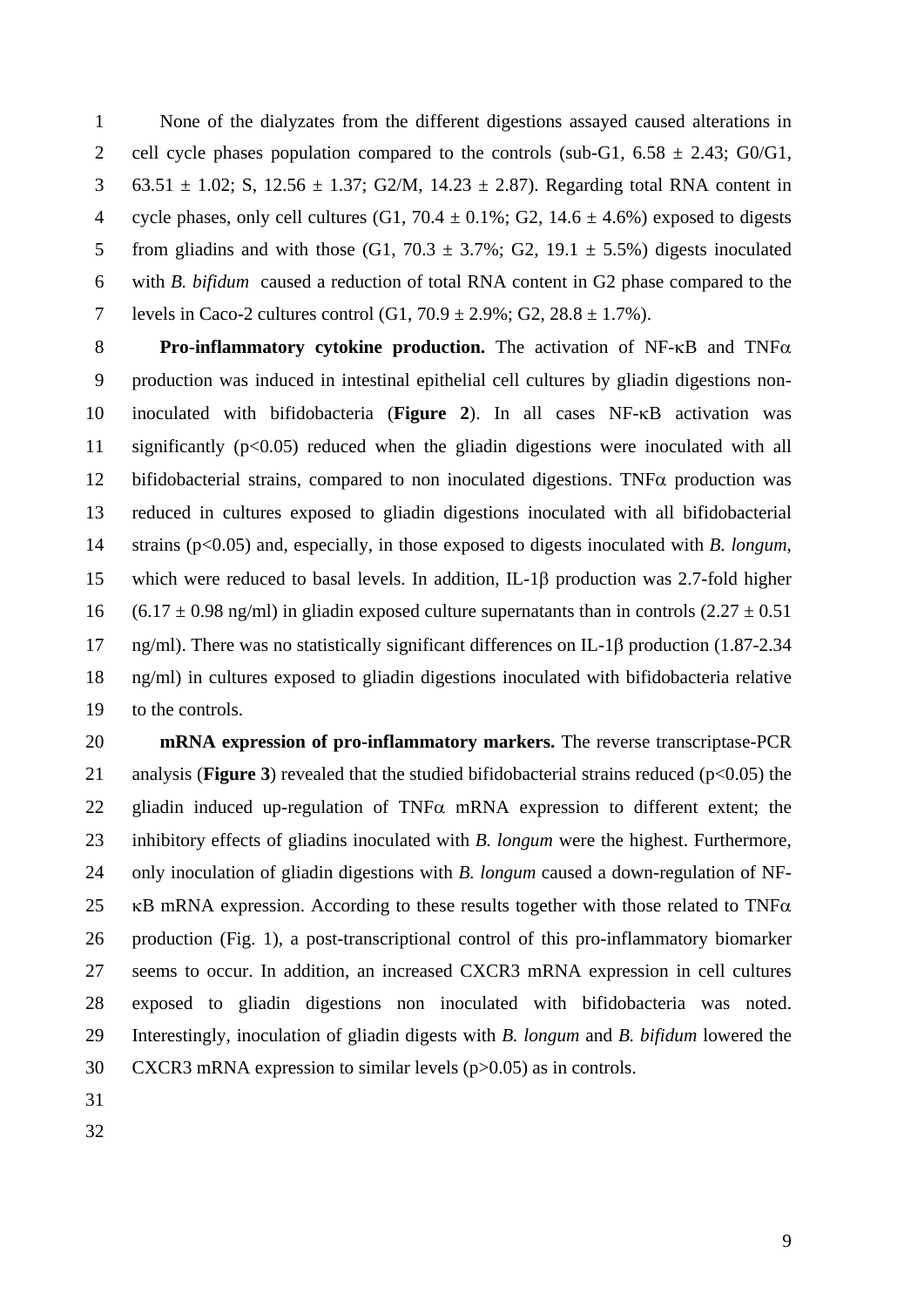### 1 **DISCUSSION**

2 The gastrointestinal digestion of gliadins leads to the generation of peptides, which 3 have been shown to exert cytotoxic and inflammatory effects on intestinal epithelial 4 cells [Shan et al., 2005]. The concentration (0.25 mg/ml) of gliadin-derived peptides of 5 the dialyzate samples used for the Caco-2 cells assays is achievable in the small 6 intestine after consumption of a gluten-containing meal [Chartrand et al., 1997], and has 7 been previously used in *in vitro* experiments on Caco-2 cell cultures as model of 8 intestinal epithelia [Giovannini et al., 2000; 2003]. Herein, it has been demonstrated for 9 the first time that the presence of the studied bifidobacterial strains during the intestinal 10 digestion led to the generation of different gliadin peptide sequences *in vitro*, which 11 could modify their toxic effects. In peptides derived from digestions non inoculated 12 with bifidobacteria, amino acid sequences such as  $\alpha/\beta$ -Gld [122-141] and  $\alpha/\beta$ -Gld [158-13 164] similar as those proven to interact with the chemokine receptor CXCR3 [Lammers 14 et al., 2008] have been identified. However, the aforementioned amino acid sequences 15 were not detected in the gliadin digestions inoculated with bifidobacteria. This is 16 particularly important since it has been suggested that gliadin-derived peptides stimulate 17 enterocytes via the transmembrane G-protein-coupled chemokine CXCR3 receptor, 18 which is involved in cytoskeleton rearrangement into inflamed tissues and the release of 19 zonulin [Lammers et al., 2008]. In this context, the digestions inoculated with *B.*  20 *bifidum* and *B. longum* did not up-regulate CXCR3 mRNA expression in contrast to the 21 other digested gliadin samples, which could contribute to maintain the intestinal barrier 22 integrity (Fig. 3).

23 Gliadin digestions, inoculated or not, with *B. animalis* and *B. bifidum* were 24 cytotoxic for intestinal epithelial cells while not those inoculated with *B. longum*. 25 However, the non-increased sub-G1 cell population in cell cultures challenged with 26 every digestion, suggest that apoptosis processes are not involved in gliadin digests-27 mediated toxicity. Only, a reduction of total RNA content in G2 phase population was 28 induced by gliadin digestions non inoculated and inoculated with *B. bifidum*, which 29 could reflect alterations in the cell biology. Apoptosis has been suggested to be a major 30 event that explains the villous atrophy in celiac disease [Moss et al., 1996] and, *in vitro*, 31 wheat gliadins were shown to induce apoptosis of intestinal cells (Caco-2) [Giovannini 32 et al., 2000; 2003] via an autocrine mechanism mediated by a receptor-mediated (Fas-33 Fas ligand) pathway [Giovannini et al., 2003]. In the present study, the use of confluent 34 Caco-2 cultures, a lower protein concentration (0.25 mg/ml versus 0.5-1.5 mg/ml) to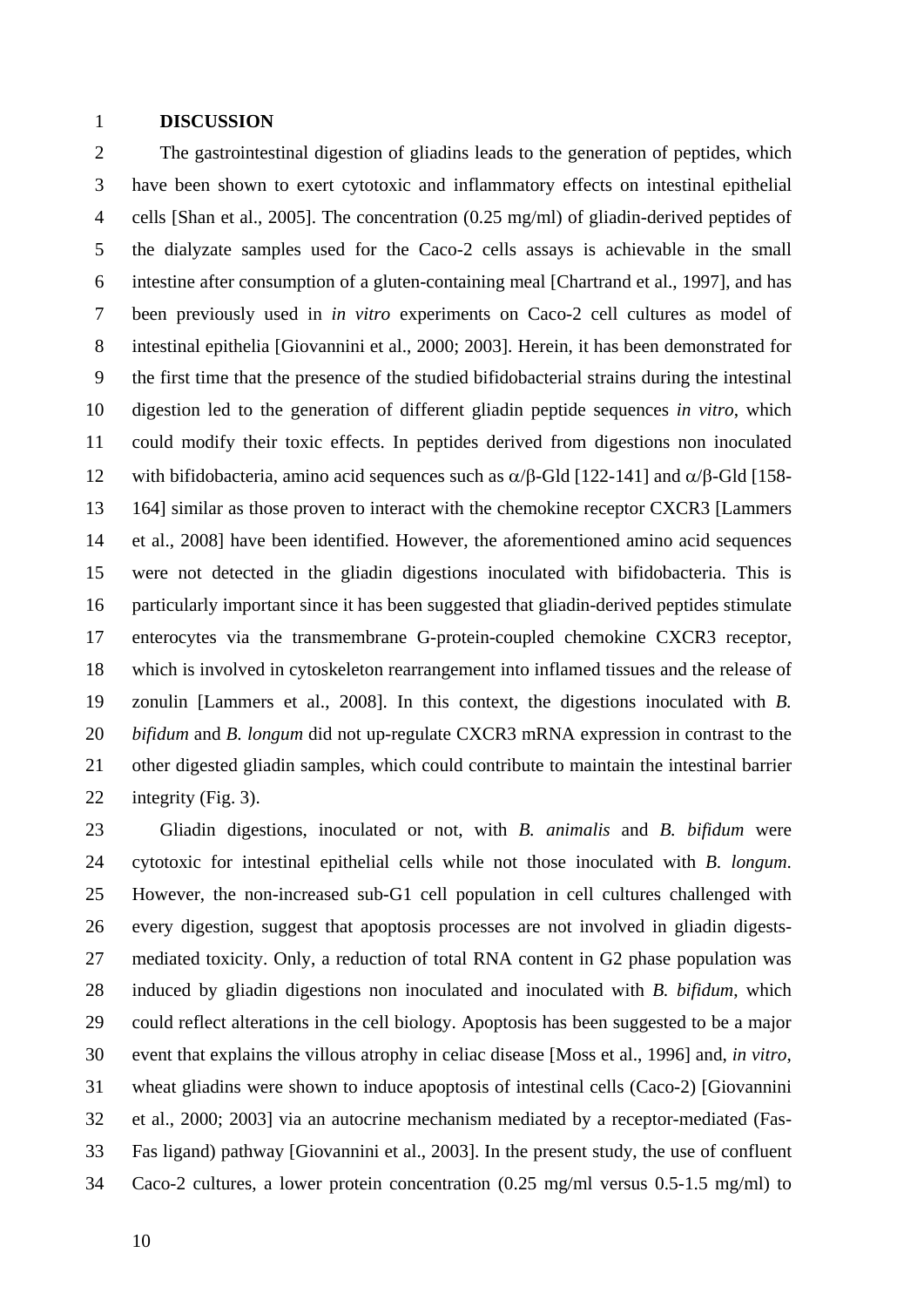1 challenge the cell cultures, and shorter exposure time (15h versus 48h) may be 2 responsible for the differences observed in cell cycle progression between our results 3 and those obtained by other authors [Giovannini et al., 2000; 2003]. It also should be 4 taken into account that immature enterocytes present licking junctions causing an easier 5 passage of gliadin-derived peptides through licking jucntions producing stronger toxic 6 effects than in mature cells.

7 In the present study, gliadin-derived peptides have been shown to trigger the 8 activation of pro-inflammatory pathways (NF-KB) and the production of pro-9 inflammatory cytokines (TNF $\alpha$  and IL-1 $\beta$ ) (Fig. 2). The reduced NF-kB production in 10 cultures exposed to digests of BSA may be explained by the significant down-regulation 11 in nitric oxide synthase activity caused by albumin-derived glycosilation products 12 [Rojas et al., 2000]. In contrast, NF-KB is known to be activated in small intestinal 13 mucosa of CD patients [Chiara et al., 2003] and gluten peptides have been shown to up-14 regulate the expression of cytokines such as TNF $\alpha$  [Nilsen et al., 1998] and IL-1 $\beta$ 15 [Beckett et al., 1999], related to the innate immune response, in previous studies. The 16 presence of bifidobacteria during intestinal digestion of gliadins reduced the ability of 17 gliadin peptides to induce  $NF-\kappa B$  (nuclear p65 subunit) and  $TNF\alpha$  production, 18 especially in the case of *B. longum*, and completely abolished the IL-1 $\beta$  production. Into 19 cells, TNF $\alpha$  and IL-1 actions converge over the IKB kinase complex, which control the 20 phosphorylation-regulated activation of NF-KB [Schmitz et al., 2001; Leeman and 21 Gilmore, 2008]. However, it has been demonstrated that  $NF-\kappa B$  is a negative regulator 22 of IL-1 $\beta$  and that inhibition of IKKB causes an increased IL-1 $\beta$  production in myeloid 23 cells and neutrophils [Greten et al., 2007]. Thus, it seems likely that the use of probiotic 24 bacteria could reduce the gliadin-induced NF- $\kappa$ B activation without disconnecting the 25 NF- $\kappa$ B mediated regulatory effect on IL-1 $\beta$  production.

26 The extent of inhibitory effects produced by bifidobacteria on the pro-inflammatory 27 response(s) to gliadins by Caco-2 cells seemed to depend on the strain considered. Of 28 the tested strains, *B. longum* exerted the strongest inhibitory effects in both the NF- $\kappa$ B 29 activation and TNF $\alpha$  production induced by gliadin-derived peptides in intestinal 30 epithelial cells. The latter observations were correlated not only to the total proteins in 31 dialyzates but also to the smaller molecular masses of peptides generated during *in vitro* 32 digestion. These effects could have important consequences on the intestinal barrier  $33$  function because TNF $\alpha$  increases tight junction dependent permeability, which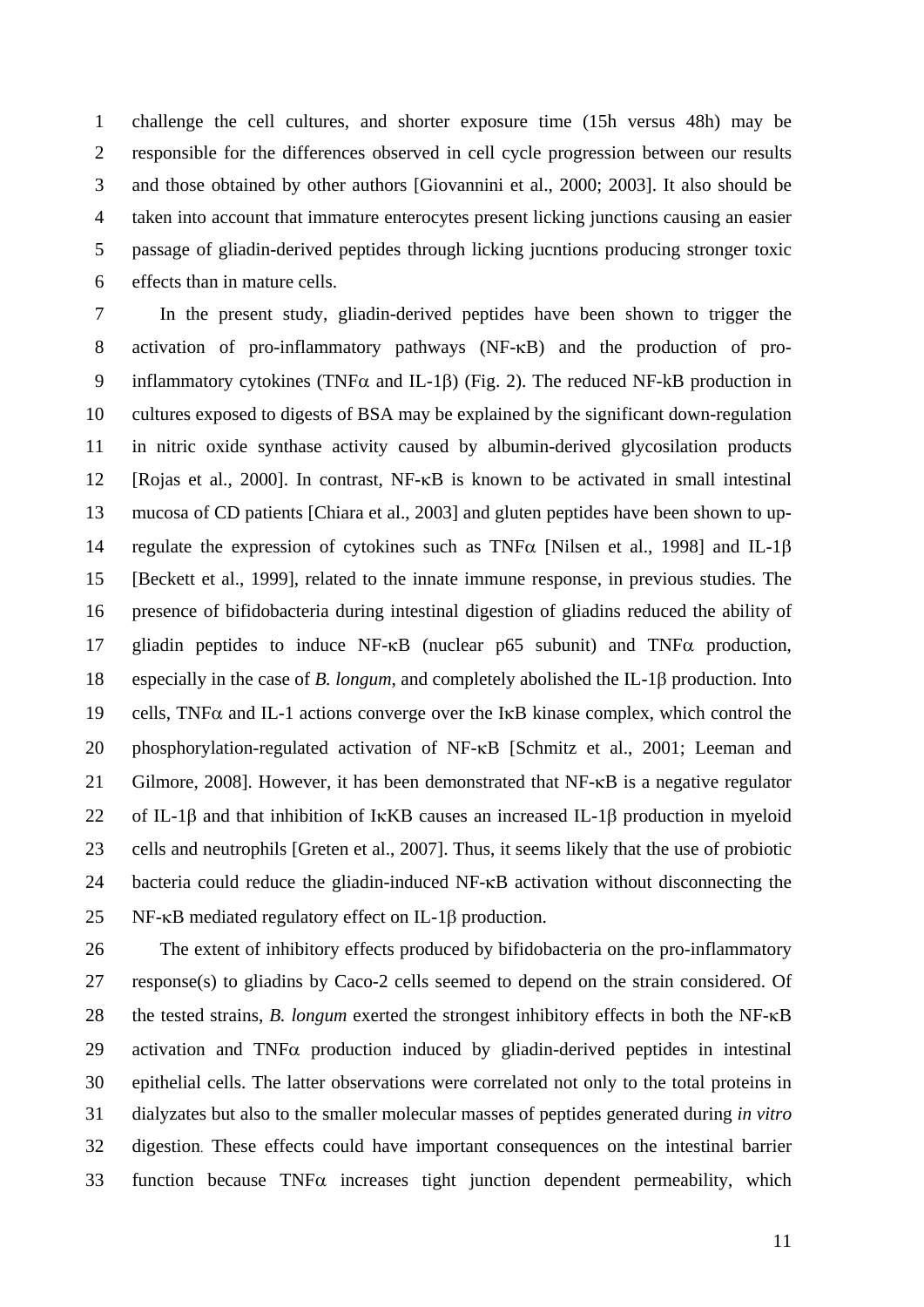1 induction involves NF- $\kappa$ B activation [Ma et al., 2004]. The reduction of TNF $\alpha$ 2 production by gliadin digestions inoculated with *B. longum* might also have important 3 physiological implications for CD since TNF $\alpha$  in conjunction with IL-1 $\beta$  are the most 4 important cytokines involved in nitric oxide synthase (NOS) activation [Hoffman, 5 2000]. NOS has been reported to act as a mediator to facilitate the interaction of 6 intraepithelial lymphocytes and intestinal epithelial cells promoting tissue inflammation 7 [Hoffman, 2000]. In addition, TNF $\alpha$  also has a positive effect on IL-8 production, 8 which is a prototypic chemokine that attracts inflammatory cells such as neutrophils. A 9 prolonged infiltration of neutrophils would perpetuate the inflammatory responses and 10 contribute to cell damage, and epithelial barrier dysfunction.

11 In summary, the assayed bifidobacteria bacteria can cleave gliadin peptides during 12 intestinal digestion, originating different peptide patterns that would reach the intestinal 13 epithelia. In this way, bifidobacterial strains can inhibit the gliadin induced cytotoxic 14 and pro-inflammatory responses in intestinal epithelial cells. Important inflammatory 15 markers such as NF $\kappa$ B, TNF $\alpha$  and IL-1 $\beta$  were significantly reduced as a result of the 16 proteolytic capacity of bifidobacteria on gliadin peptides. The reported data extend the 17 spectrum of beneficial effects that probiotic bacteria might exert on intestinal epithelial 18 cells function in CD and justify their possible evaluation in these patients.

19

#### 20 **Acknowledgements**

21 This work was supported by grants AGL2008-01440/ALI and Consolider Fun-C-Food 22 CSD2007-00063 from the Spanish Ministry of Science and Innovation (MICINN, 23 Spain) and PIF08-010-4 form CSIC. J. M. Laparra has a postdoctoral contract of the 24 programme "Juan de la Cierva" (MICINN, Spain).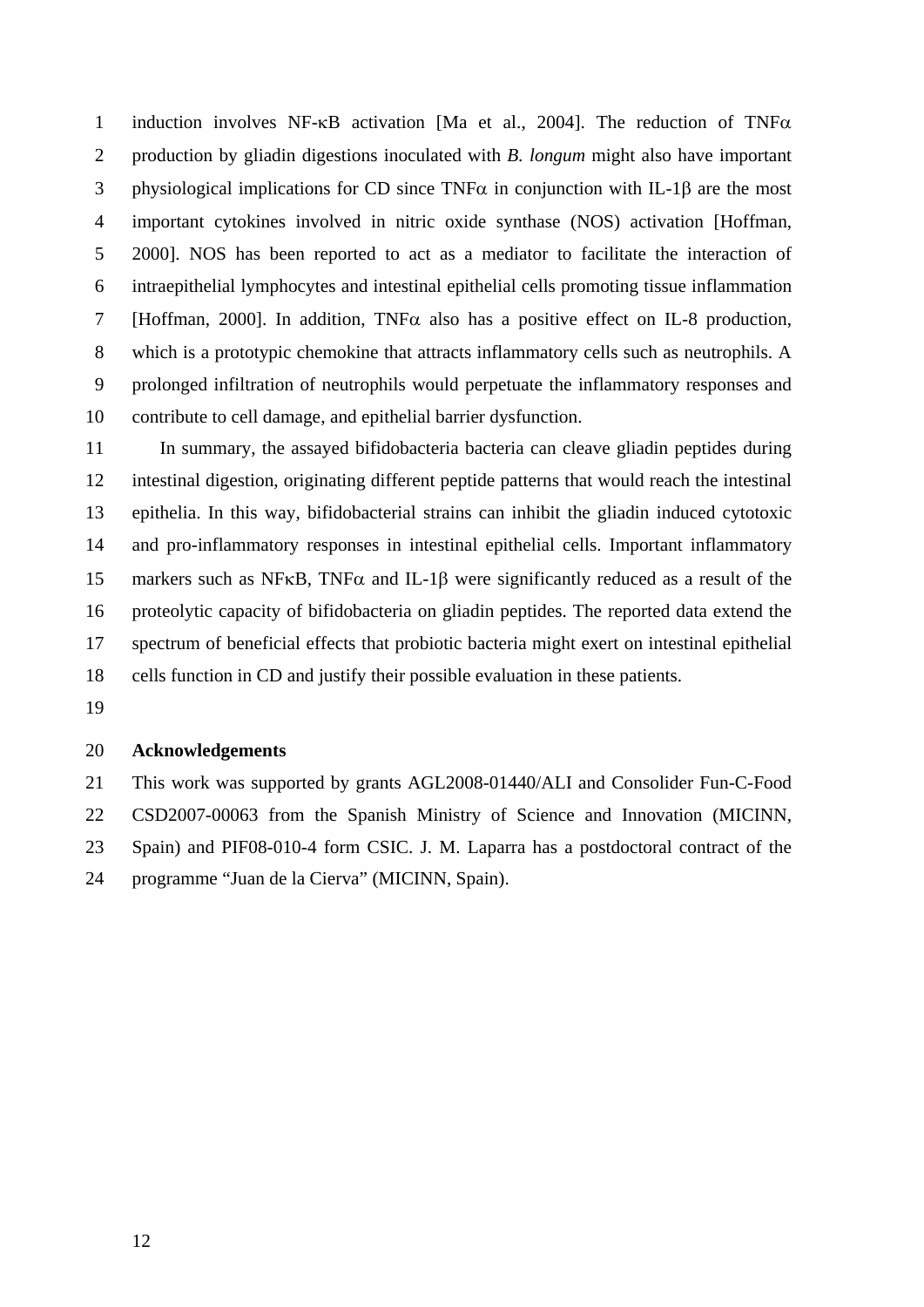| $\overline{c}$ | Beckett CG, Dell'Olio D, Shidrawi RG, Rosen-Bronson S, Ciclitira PJ. 1999. Gluten-    |
|----------------|---------------------------------------------------------------------------------------|
| 3              | induced nitric oxide and pro-inflammatory cytokine release by cultured coeliac        |
| $\overline{4}$ | small intestinal biopsies. Eur J Gastroenterol Hepatol 5:529–535.                     |
| 5              | Borenfreund E, Puerner, J. 1985. Toxicity determined in vitro by morphological        |
| 6              | alterations and neutral red absorption. Toxicol Lett. 24:119-124.                     |
| 7              | Box GEP, Hunter NG, Hunter JS. 1978. Statistics for Experimenters. An Introduction to |
| 8              | Design, Data analysis and Model Building. John Wiley & Sons, New York.                |
| 9              | Chartrand LJ, Russo PA, Duhaine AG, Seidman EG. 1997. Wheat starch intolerance in     |
| 10             | patients with celiac disease. J Am Diet Assoc. 97:612-618.                            |
| 11             | Chiara, M, DeStefano D, Mele G, Fecarotta S, Greco L, Troncone R, Carnuccio R.        |
| 12             | 2003. Nuclear factor kB is activated in small intestinal mucosa of celia patients. J  |
| 13             | Mol Med. 81:373-379.                                                                  |
| 14             | Ferguson LR, Shelling AN, Browning BL, Huebner C, Petermann I. 2007. Genes, diet      |
| 15             | and inflammatory bowel disease. Mutat Res. 622:70-83                                  |
| 16             | Giovannini C, Matarrese P, Scazzocchio B, Vari R, D'archivio M, Straface E, Masella   |
| 17             | R, Malorni W, De Vincenzi M. 2003. Wheat gliadin induced apoptosis of                 |
| 18             | intestinal cells via an autocrine mechanism involving Fas-Fas ligand pathway.         |
| 19             | FEBS Lett. 540:117-124.                                                               |
| 20             | Giovannini C, Sanchez M, Straface E, Scazzocchio B, Silano M, De Vincenzi M. 2000.    |
| 21             | Induction of apoptosis in Caco-2 cells by wheat gliadin peptides. Toxicology          |
| 22             | 145:63-71.                                                                            |
| 23             | Greten FR, Arkan MC, Bollrath J, Hsu LC, Goode J, Miething C, Göktuna SI,             |
| 24             | Neuenhahn M, Fierer J, Paxian S, Rooijen NV, Xu Y, O'Cain T, Jaffee BB,               |
| 25             | Busch DH, Duyster J, Schmid R.M, Eckmann L, Karin M. 2007. NF-kappaB is a             |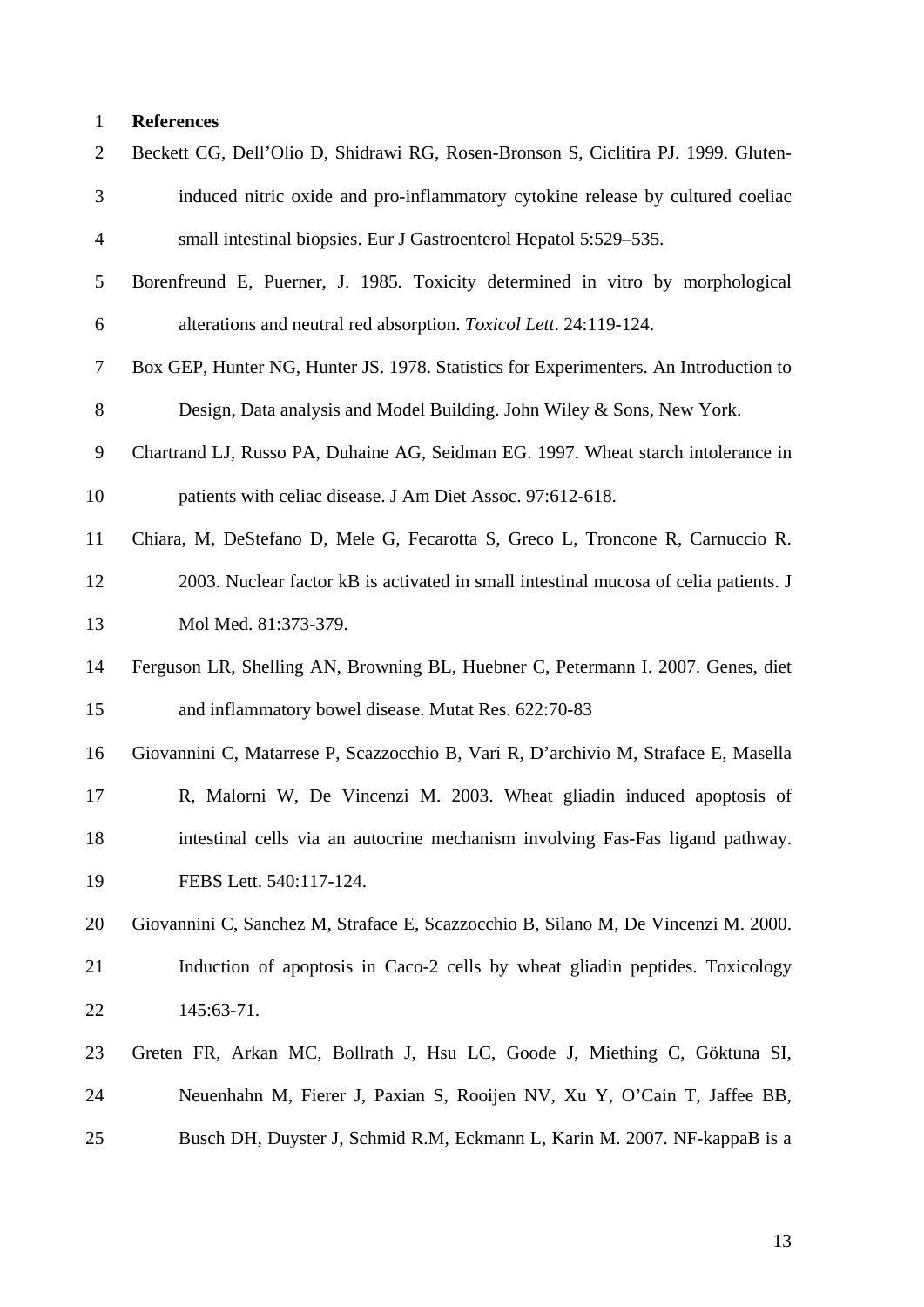| $\mathbf{1}$   | regulator of IL-1beta secretion as revealed by genetic<br>and<br>negative                 |
|----------------|-------------------------------------------------------------------------------------------|
| $\overline{2}$ | pharmacological inhibition of IKKbeta. Cell. 130:918-931.                                 |
| 3              | Hoffman RA. 2000. Intraepithelial lymphocytes coinduce nitric oxide synthase in           |
| $\overline{4}$ | intestinal epithelial cells. Am J Physiol: Gastointest Liver Physiol 278: G886-           |
| 5              | G894.                                                                                     |
| 6              | Lammers KM, Lu R, Brownley J, Lu B, Gerard C, Thomas K, Rallabhandi P, Shea-              |
| $\tau$         | donohue T, Tamiz A, Alkan S, Netzel–arnett S, Antalis T, Vogel SN, Fasano A.              |
| 8              | 2008. Gliadin induces an increase in intestinal permeability and zonulin release          |
| 9              | by binding to the chemokine receptor CXCR3. Gastroenterology 135:194–204.                 |
| 10             | Laparra JM, Alegria A, Barberá R, Farré R. 2008. Antioxidant effect of casein             |
| 11             | phosphopeptides compared with fruit beverages supplemented with skimmed                   |
| 12             | milk against $H_2O_2$ -induced oxidative stress in Caco-2 cells. Food Res Int. 41:773-    |
| 13             | 779.                                                                                      |
| 14             | Laparra JM, Glahn RP, Miller DD. 2009. Assessing Potential Effects of Inulin and          |
| 15             | Probiotic Bacteria on Fe Availability from Common Beans (Phaseolus vulgaris               |
| 16             | L.) to Caco-2 Cells. J. Food Sci. 74:40-46.                                               |
| 17             | Leeman JR, Gilmore TD. 2008. Alternative splicing in the NF-KB signaling pathway.         |
| 18             | Gene 423:97-107.                                                                          |
| 19             | Lindfors K, Blomqvist T, Juuti-Uusitalo K, Stenman S, Venäläinen J, Mäki M,               |
| 20             | Kaukinen K. 2008. Live probiotic <i>Bifidobacterium lactis</i> bacteria inhibit the toxic |
| 21             | effects induced by wheat gliadin in epithelial cell culture. Clin Exp Immunol.            |
| 22             | 152: 552-558.                                                                             |
| 23             | Ma TY, Iwamoto GK, Hoa NT, Akotia V, Pedram A, Boivin MA, Said HM. 2004.                  |
| 24             | $TNF-\alpha$ -induced increase in intestinal epithelial tight junction permeability       |
| 25             | requires NF-KB activation. Am J Gastrointest Liver Physiol 286:G367-G376.                 |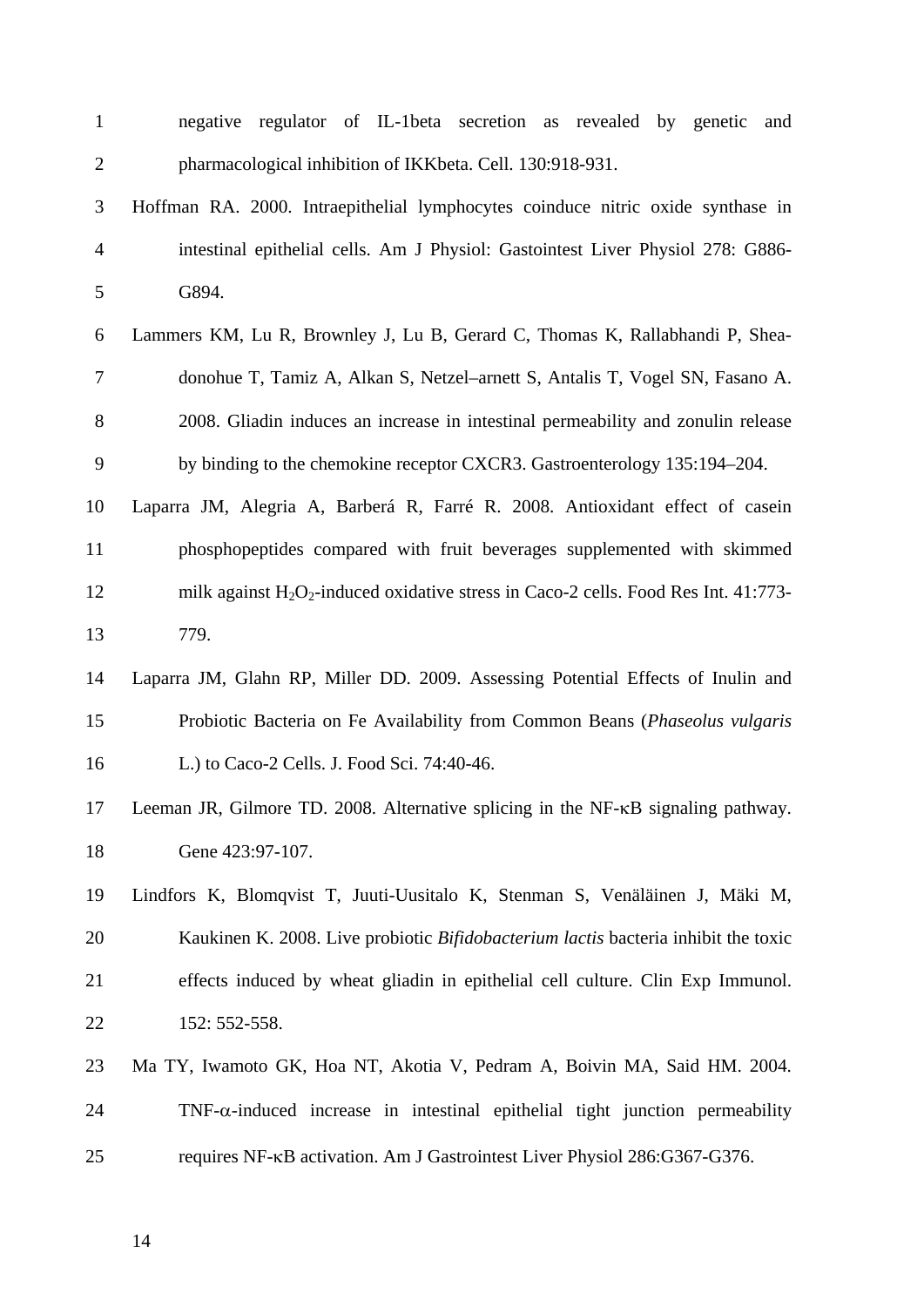| $\mathbf{1}$   | Medina M, De Palma G, Ribes-Koninckx C, Calabuig M and Sanz Y. 2008.                 |
|----------------|--------------------------------------------------------------------------------------|
| $\overline{2}$ | Bifidobacterium strains suppress in vitro the pro-inflammatory milieu triggered      |
| 3              | by the large intestinal microbiota of coeliac patients. Journal of Inflammation      |
| $\overline{4}$ | (Lond). 5, 19 (doi:10.1186/1476-9255-5-19).                                          |
| 5              | Moss SF, Attia L, Scholes JV, Walters JRF, Holt PR. 1996. Increased small intestinal |
| 6              | apoptosis in celiac disease. Gut 39:811-817.                                         |
| 7              | Nadal I, Donat E, Ribes-Koninckx C, Calabuig M, Sanz Y. 2007. Imbalance in the       |
| 8              | composition of the duodenal microbiota of children with celiac disease. J Med        |
| 9              | Microbiol. 56:1669-1674.                                                             |
| 10             | Nilsen EM, Jahnsen FL, Lundin KE, Johansen FE, Fausa O, Sollid LM, Jahnsen J, Scott  |
| 11             | H, Brandtzaeg P. 1998. Gluten induces an intestinal cytokine response strongly       |
| 12             | dominated by interferon gamma in patients with celiac disease. Gastroenterology      |
| 13             | 115:551-563.                                                                         |
| 14             | Rojas A, Romay S, González D, Herrera B, Delgado R, Otero K. 2000. Regulation of     |
| 15             | endothelial nitric oxide synthase expression by albumin-derived advanced             |
| 16             | glycosylation end products. Circ Res 86: E50-4.                                      |
| 17             | Roselli M, Finamore A, Britti MS, Mengheri E. 2006. Probiotic bacteria               |
| 18             | Bifidobacterium animalis MB5 and Lactobacillus rhamnosus GG protect                  |
| 19             | intestinal Caco-2 cells from the inflammation-associated response induced by         |
| 20             | enterotoxigenic Escherichia coli K88. Br J Nutr 95:1177-1184                         |
| 21             | Sanz Y, Sánchez E, Marzotto M, Calabuig M, Torriani S, Dellaglio F. 2007.            |
| 22             | Differences in faeca bacterial communities in celiac and healthy children as         |
| 23             | detected by PCR and denaturing gradient gel electrophoresis. FEMS Immunol            |
| 24             | Med Microbiol. 51:562-568.                                                           |
|                |                                                                                      |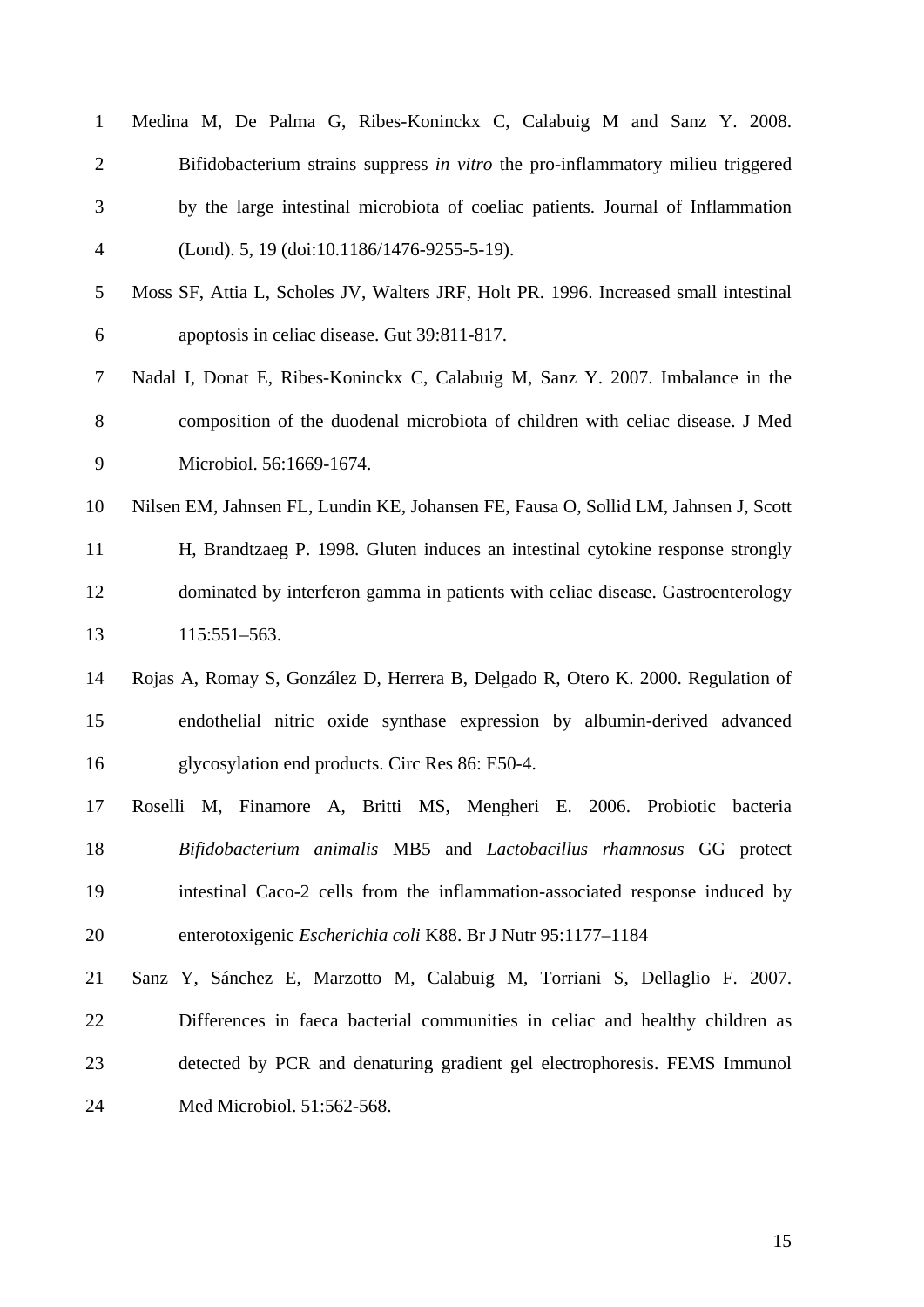1 Sanz Y. 2009. Novel perspectives in celiac disease therapy. Mini Rev Med Chem. 2 9:359-67.

- 3 Schmitz ML, Bacher S, Kracht M. 2001. IkB-independent control of NF- $\kappa$ B activity by 4 modulatory phosphorylations. TRENDS Biochem Sci. 26:186-190.
- 5 Shan L, Qiao SW, Arentz-Hansen H, Molberg  $\varnothing$ , Gray GM, Sollid LM, Khosla C. 6 2005. Identification and analysis of multivalent proteolytically resistant peptides 7 from gluten: implications for celiac sprue. J Proteome Res 4:1732-1741.
- 8 Thomas KE, Sapone A, Fasano A, Vogel SN. 2006. Gliadin Stimulation of Murine 9 Macrophage Inflammatory Gene Expression and Intestinal Permeability Are 10 MyD88-Dependent: Role of the Innate Immune Response in Celiac Disease. J 11 inmunol 176: 2512-2521.
- 12 Troncone R, Ivarsson A, Szajewska H, Mearins ML. 2008. Review article: future 13 research on coeliac disease - a position report from the European multistakeholder 14 platform on coeliac disease (CDEUSSA). Aliment Pharmacol Ther. 27:1030- 15 1043.
- 16 Wieser H, Koehler P. 2008. The biochemical basis of celiac disease. Cereal Chem. 85:1- 17 13.
- 18 Young SL, Simon MA, Baird MA, Tannock GW, Bibiloni R, Spencely K, Lane JM, 19 Fitzharris P, Crane J, Town I, Addo-Yobo E, Murray CS, Woodcock A. 2004. 20 Bifidobacterial species differentially affect expression of cell surface markers and 21 cytokines of dendritic cells harvested from cord blood. Clin Diagn Lab Immunol 22 11:686-690.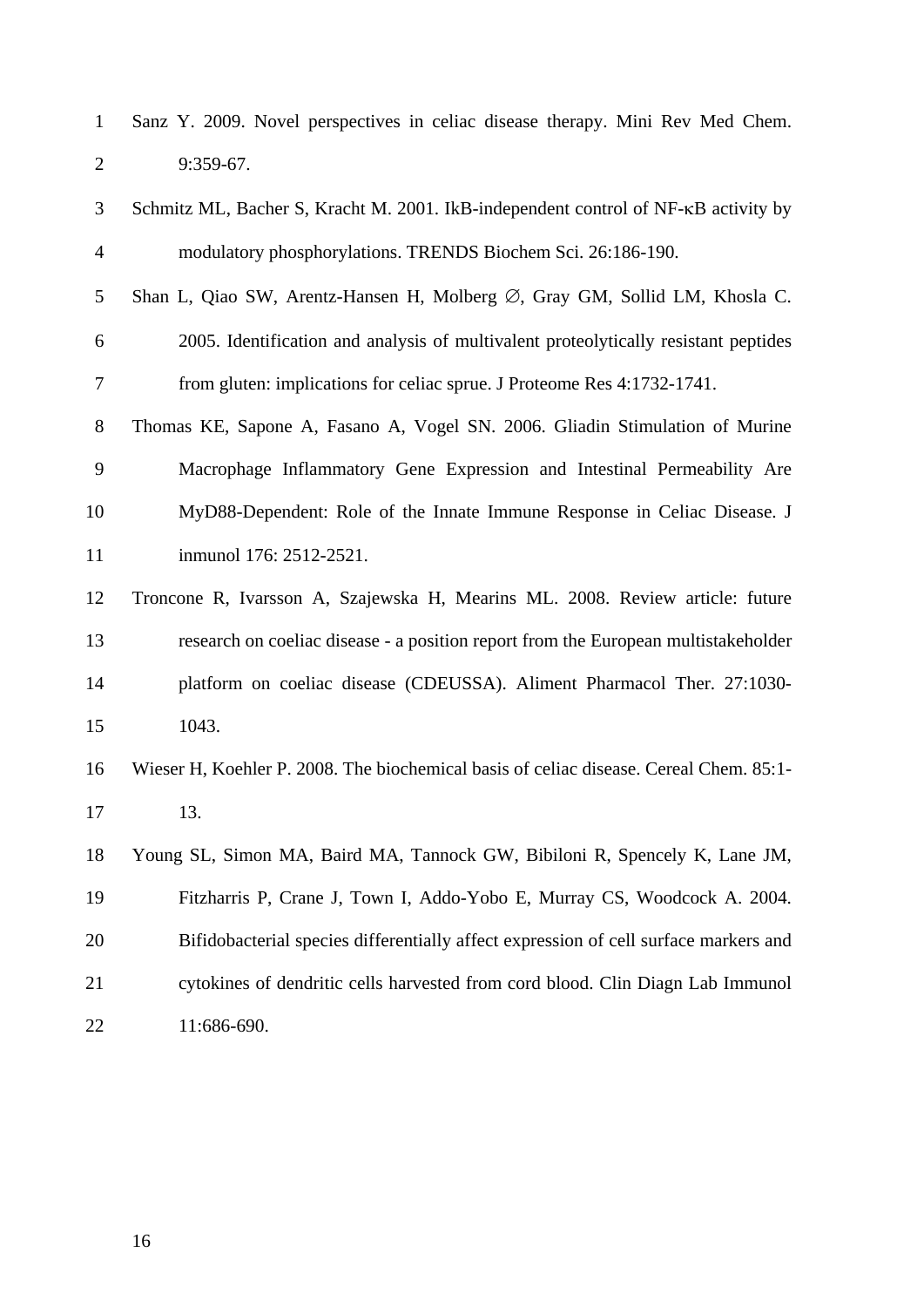1 Figures' legend

2 **Figure 1.** Neutral red uptake percentages in Caco-2 cell cultures exposed to the 3 dialyzable fraction (0.25 mg/mL) from digests of gliadins (Gld), inoculated or not with 4 bifidobacteria. A digest of bovine serum albumin (BSA) was used as negative control of 5 toxicity. Results are expressed as mean  $\pm$  standard deviation (n=5). Different superscript 6 letters indicate statistically significant (*P*<0.05) differences.

7

8 **Figure 2.** Nuclear factor kappa-B (NF- $\kappa$ B) and tumor necrosis factor  $\alpha$  (TNF- $\alpha$ ) 9 production in Caco-2 cell cultures exposed to the dialyzable fraction from digests of 10 gliadins (Gld), inoculated or not with bifidobacteria. A digest of bovine serum albumin 11 (BSA) was used as negative control of cytokine-induced production. Results are 12 expressed as mean  $\pm$  standard deviation (n=5). Different superscript letters for each 13 biomarker indicate statistically significant (*P*<0.05) differences.

14

15 **Figure 3.** mRNA expression of Pro-inflammatory biomarkers (TNF $\alpha$ , NF- $\kappa$ B, and 16 chemokine CXCR3 receptor) in Caco-2 cell cultures exposed to the dialyzable fraction 17 (0.25 mg/mL) from digests of gliadins (Gld), inoculated or not with bifidobacteria. 18 Results are expressed as mean ± standard deviation (n=5). Different superscript letters 19 indicate statistically significant (*P*<0.05) differences for each of the biomarkers 20 analyzed.

- 21
- 22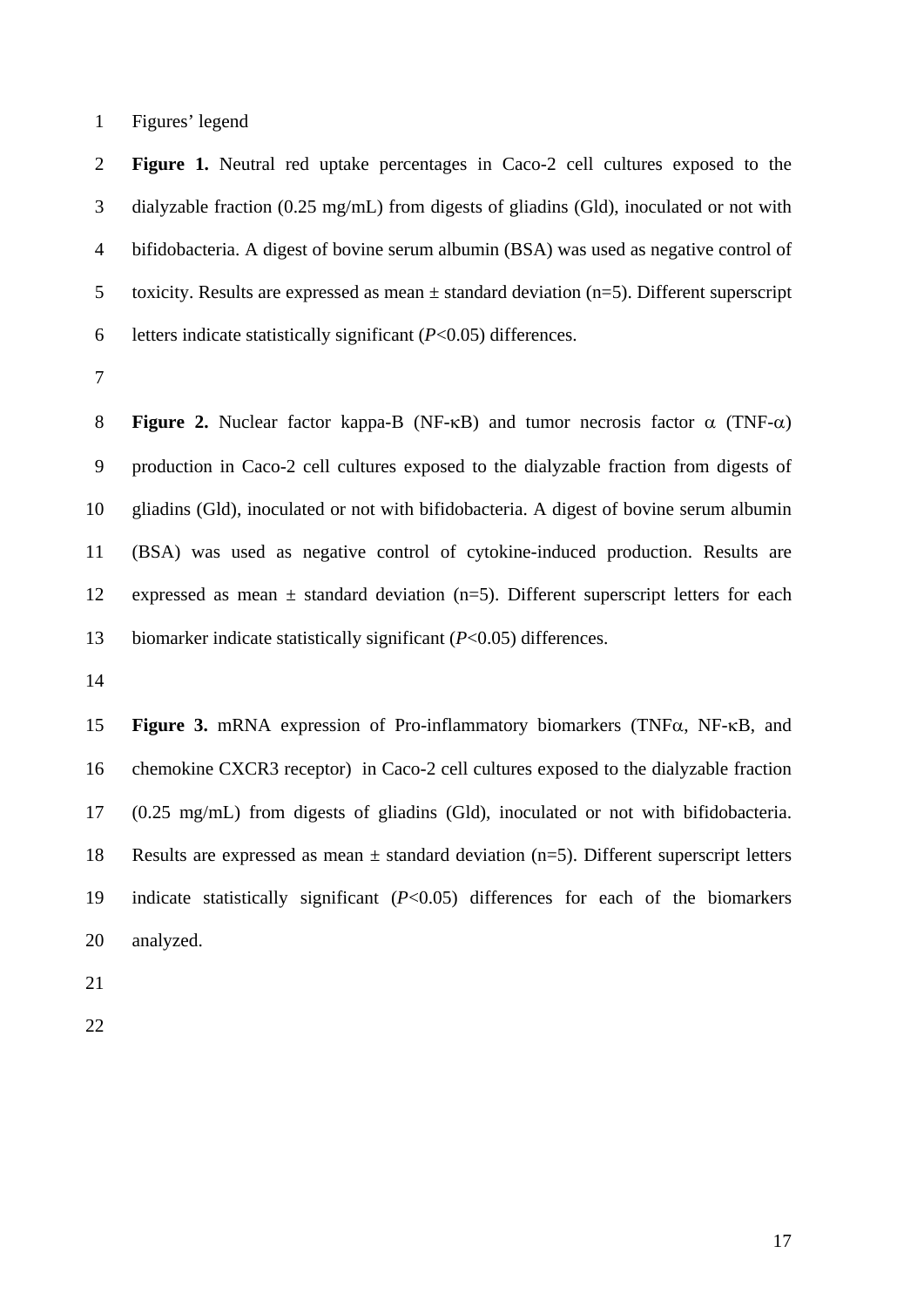| <b>Sample</b>                     | <b>Peptide</b>          | Amino acid sequence                  | <b>Observed</b> | <b>Calculated</b> | Ion $(m/z)$ selected |
|-----------------------------------|-------------------------|--------------------------------------|-----------------|-------------------|----------------------|
|                                   |                         |                                      | m/z             | m/z               | for $Ms(n)$ (charge) |
|                                   | $α/β$ -Gld [158-164]    | QVLQQST                              | 802.9           | 803.4             | 802.9(1)             |
|                                   | $\gamma$ -Gld [145-162] | VSSLWSIILPPSDCQVMR                   | 2031.6          | 2032.4            | 2031.6(1)            |
| Gliadins                          | $α/β$ -Gld [122-141]    | QQQQQQQULQQILQQQILP                  | 2460.6          | 2459.3            | 1230.3(2)            |
|                                   | $\gamma$ -Gld [222-243] | QGIIQPQQPTQLEVFRSLVLQT               | 2489.3          | 2489.4            | 2489.3(1)            |
|                                   | $\gamma$ -Gld [90-110]  | QPFPQSKQPQQPFPQPQQPQQ                | 2487.7          | 2488.2            | 2487.7(1)            |
|                                   | $\gamma$ -Gld [201-212] | QILVPLSQQQQV                         | 1381.0          | 1381.6            | 1381.0(1)            |
|                                   | $\varpi$ -Gld [270-285] | <b>SFPQQPQQPFPPTTTK</b>              | 1829.0          | 1830.0            | 1829.0(1)            |
| Gliadins $+$<br><b>B.animalis</b> | $\varpi$ -Gld [71-386]  | QPQQPYPQQQPYGSSL                     | 1845.6          | 1846.9            | 1845.6(1)            |
|                                   | $\varpi$ -Gld [310-330] | SQQSFLQPQPQQPQQPSILQP                | 2404.4          | 2405.6            | 1202.2(2)            |
|                                   | $α/β$ -Gld [233-269]    | GFFQPSQNPQAQGSFQPQQLPQFEAIRNLALQTLPA | 4125.3          | 4127.56           | 1375.1(3)            |

**Table 1.** Gliadin-derived peptides in the dialyzates from different gastrointestinal digestions of gliadins, inoculated or not with bifidobacteria.